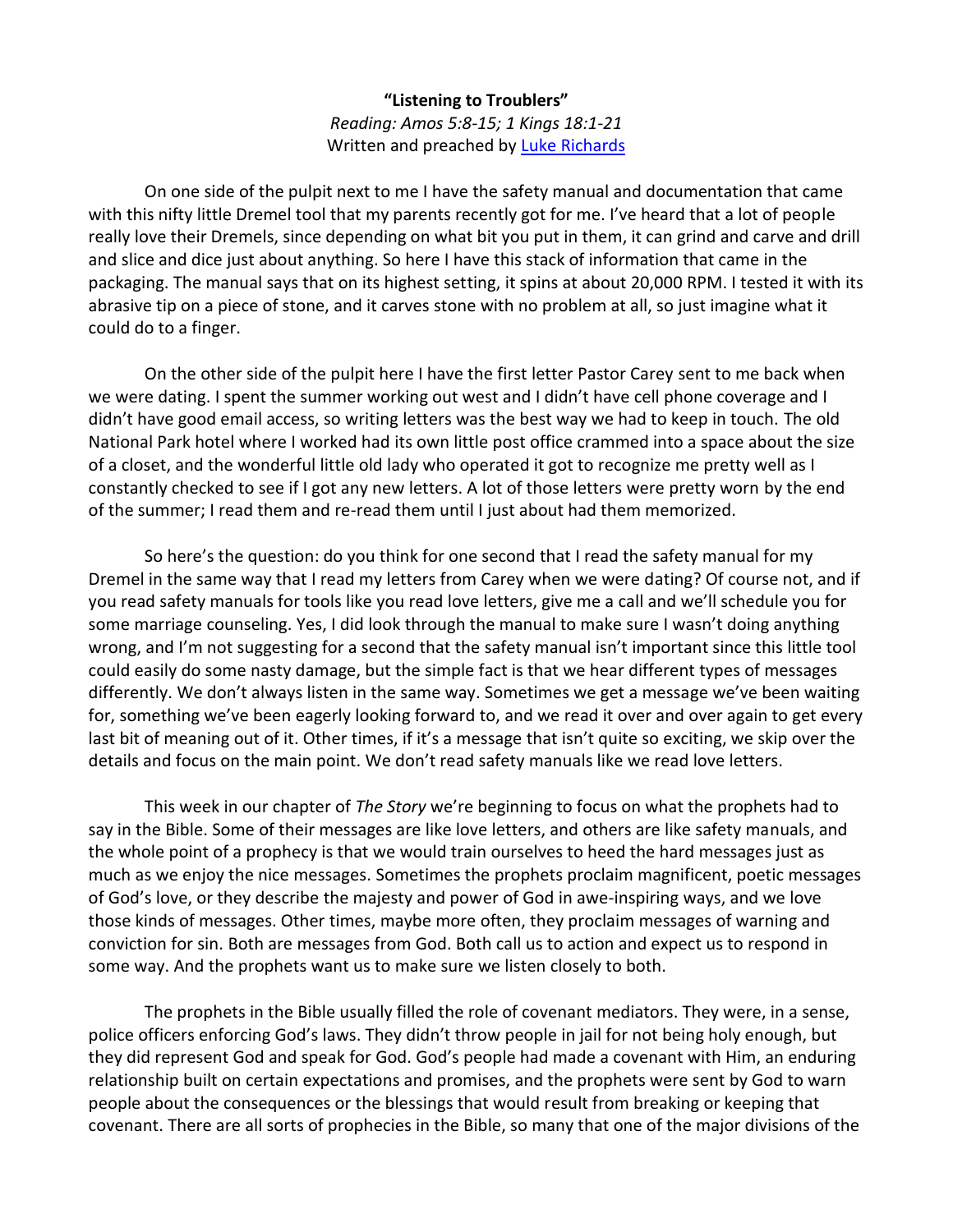Old Testament is nothing but the writings of the prophets. They proclaimed their messages for hundreds of years. All of the books from Isaiah to Malachi are books of the prophets. And consistently, their message is this: go the way God is calling you to go, and you will be blessed, but if you persist in rebelling against God, there will be consequences. Prophecy isn't so much about telling the future as it is proclaiming the truth of the present, and how the choices we make now will impact the future.

Over and over and over again, the prophets proclaimed, "This is what the Lord says." That was their role. Sometimes they were welcomed, but more often they were insulted, ignored, and even persecuted. It seems kind of ridiculous to think that you might not listen to someone like Elijah, someone who literally speaks for God and has such a powerful relationship with God and is so filled with God's Spirit that he can do incredible miracles and accurately predict when droughts will begin and end. Want to know what God thinks we should do as a church or as individuals or as a nation? Just stop by Elijah's house and ask him. And how many of us go through times when we would desperately like some word directly from God, a word of guidance or encouragement? How often do we go through times of doubt or despair and would give just about anything for one short message directly from God? How many people are there who desperately need to receive a letter from God letting them know that they are loved and invited to be a part of His family? Why on earth *wouldn't* you want to listen to a prophet?

Well, the problem is that we don't read instruction manuals like we read love letters. Sometimes we want a love letter telling us how wonderful we are and how loved we are when what we really need is an instruction manual telling us not to do stupid things with power tools. Love letters are much more exciting than instructions telling us what we're doing wrong, especially when those instructions are pointed and hit home hard.

What is it that King Ahab asked Elijah in our reading for today? "Is that you, you troubler of Israel?" Prophets weren't often liked because they expected you to do something differently. God doesn't need to send a prophet to tell you to do what you would do anyway. We read a bit of Amos's prophecy, and he said some things that are hard to listen to. "You levy a straw tax on the poor…therefore, though you have built stone mansions, you will not live in them…for I know how many are your offenses and how great your sins." The rich were taking advantage of the poor, and God called them to account for it. He says that their judges are taking bribes and letting the guilty, powerful, rich people go free, and God sees what they're doing and will punish them for it. They're breaking their part of the covenant, and so God is going to give them the consequences that they have agreed to. Prophets say hard things. They're troublers; they try to shake things up and move people. Elijah cries out to the people, "How long will you waver between two opinions? If the Lord is God, follow Him; but if Baal is God, follow him." Go one way or the other, he says. But the people stayed silent, complacent, noncommittal.

We don't really have prophets in the same way today as they did in the days of Elijah; it was a unique role tied to God's covenant with Israel. They held a special office of sorts to provide a check to the rulers and the priests and the people. We can't just go down the street to the local prophet's house to inquire about the word of the Lord, and I would personally be pretty skeptical of anyone today who claimed to be a prophet like Elijah. But we still ache to hear the word of the Lord for us today. We still need to know how God is guiding us and calling us to live. We still need to hear both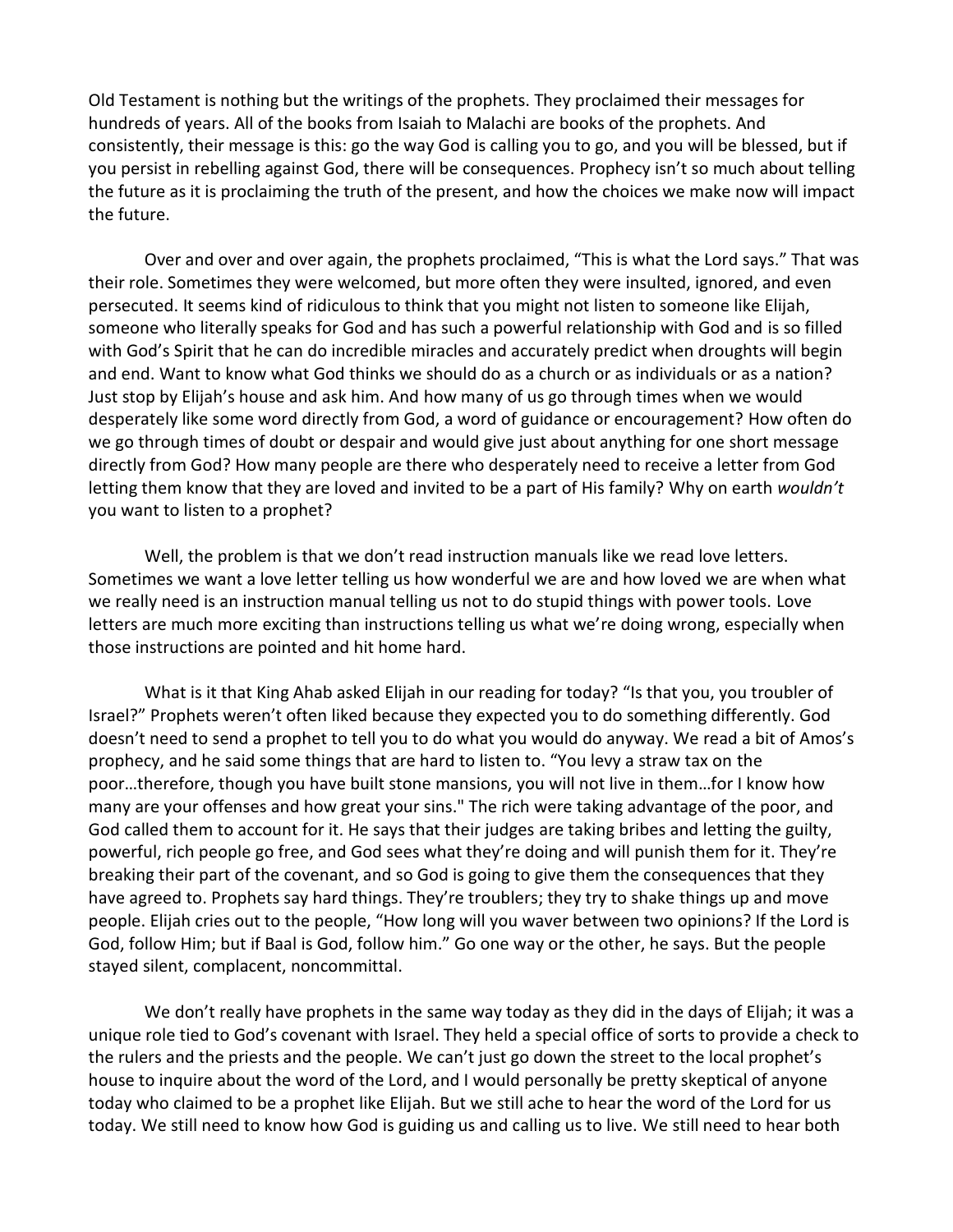the instruction manual and the love letters from God. So while we don't have prophets like Elijah wandering around today, we do have those who are gifted by God's Spirit to speak the truth of God in a prophetic role. There is a spiritual gift of prophecy that we sometimes see in the church. As we grow closer to God personally and together as a body, we come more in tune with the ways in which the Spirit speaks, and so we should, as we mature, become better at hearing God's voice.

But here's the thing: we have to be listening. I'd bet that just about everyone would love to hear a message directly from God, but how many of us are really listening? And how many of us are listening to what God actually wants to say, rather than what we'd like to hear from Him? Sometimes we don't hear the messages from God we want to hear because we're not listening to the messages we *need* to hear from God. I'm sure King Ahab would have loved to listen to Elijah if Elijah had said that God was promising peace, power, and prosperity for Ahab's reign. But what Ahab needed to hear first was the call to repentance, the command to clean up his life, the instruction to set aside other gods and serve the Lord alone. He didn't listen to the instruction manual, so he wasn't going to hear any love letters. When God speaks, He almost always speaks to provoke a response from us, so if we're looking for a word from God that doesn't want a response from us, we're probably not going to hear anything.

We've been reading *The Story* together for the last several months now, and the point is for us to get a better understanding of the overall story of God's work with His people throughout the Bible and history. Then, when we read parts of the Bible, we have a better sense of where the parts fit in the whole. But more than that, the larger point is that the story would continue in our lives as well. We're not just reading Bible stories about other people, we're learning about what God is doing so that our stories can become a part of God's story. So as we read about these prophets and their messages to their culture and the amazing things they did, they're not just stories confined to a book — they're stories that continue in you and me.

Again, we don't have prophets like Elijah these days, but we do have the Spirit of God who is willing to speak to us directly and through one another. The prophets challenged their generation with the question of whether they were willing to really hear the word of God: would they accept God's message or reject it? The challenge for us today is the same. God is still speaking. Sometimes He speaks through the Bible; He's already told us what He thinks about some things, and He doesn't need to repeat Himself if we'll just listen. Sometimes He speaks to us as we pray. Sometimes He speaks to us through the church, through a sermon or a study or a brother or sister in the congregation.

So the question is whether we are listening. How are you listening for God? How are you giving God time and space to speak to you? What will be your response when God *does* speak to you? He may call you to work toward making things right for the poor, as He spoke through Amos. He may call you to love someone who is very difficult to love. He may call you to simplify or sacrifice something to clear some room for Him. He may call you to set aside some other god you've been worshiping. He may call you to wait for Him. He may call you to rest, or He may call you to action. He may call you to repent, or He may call you to buckle down and do what you know you're supposed to do, or He may call you to simply be encouraged by His great love for you. How are you giving time and space for God to speak to you?